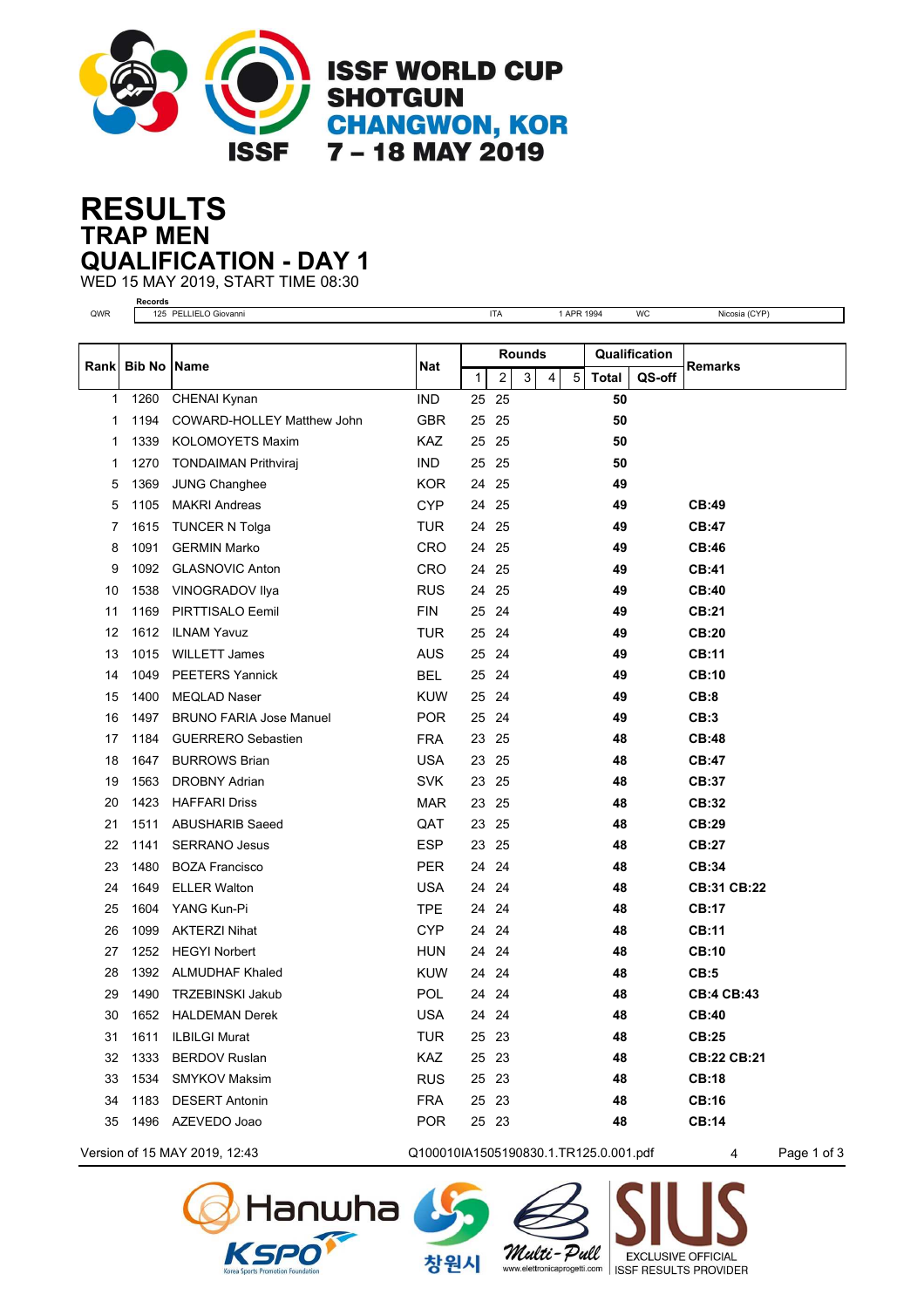| Rank | <b>Bib No   Name</b> |                                      | <b>Nat</b> | <b>Rounds</b> |       |   |   |            | Qualification |        | Remarks            |
|------|----------------------|--------------------------------------|------------|---------------|-------|---|---|------------|---------------|--------|--------------------|
|      |                      |                                      |            | $\mathbf{1}$  | 2     | 3 | 4 | $\sqrt{5}$ | <b>Total</b>  | QS-off |                    |
| 36   | 1178                 | <b>BOURGUE Clement Francis Andre</b> | <b>FRA</b> | 25            | 23    |   |   |            | 48            |        | <b>CB:13</b>       |
| 37   | 1220                 | PIGORSCH Paul                        | <b>GER</b> | 25            | 23    |   |   |            | 48            |        | CB:12              |
| 38   | 1627                 | <b>ALARYANI Dhaher</b>               | <b>UAE</b> | 25            | 23    |   |   |            | 48            |        | <b>CB:10</b>       |
| 39   | 1117                 | LIPTAK Jiri                          | <b>CZE</b> | 25            | 23    |   |   |            | 48            |        | CB:9               |
| 40   | 1299                 | DE FILIPPIS Mauro                    | ITA        | 25            | 23    |   |   |            | 48            |        | <b>CB:7 CB:22</b>  |
| 41   | 1465                 | <b>FOSTER Geoffrey Bernard</b>       | <b>NZL</b> | 25            | 23    |   |   |            | 48            |        | <b>CB:9 CB:7</b>   |
| 42   | 1554                 | MACEK Bostjan                        | <b>SLO</b> | 25            | 23    |   |   |            | 48            |        | CB:6               |
| 43   | 1047                 | <b>MOTTET Maxime</b>                 | <b>BEL</b> | 25            | 23    |   |   |            | 48            |        | CB:1               |
| 44   | 1030                 | <b>HUSEYINLI Ali</b>                 | <b>AZE</b> | 23            | 24    |   |   |            | 47            |        | CB:36              |
| 45   | 1165                 | <b>KOPRA Vili</b>                    | <b>FIN</b> | 23            | 24    |   |   |            | 47            |        | <b>CB:28 CB:23</b> |
| 46   | 1073                 | GUO Yuhao                            | <b>CHN</b> | 23            | 24    |   |   |            | 47            |        | <b>CB:22</b>       |
| 47   | 1622                 | <b>ALKENDI Hamad</b>                 | <b>UAE</b> | 23            | 24    |   |   |            | 47            |        | <b>CB:20</b>       |
| 48   | 1217                 | <b>LOEW Andreas</b>                  | <b>GER</b> | 23            | 24    |   |   |            | 47            |        | CB:19              |
| 49   | 1565                 | <b>MARINOV Filip</b>                 | <b>SVK</b> | 23            | 24    |   |   |            | 47            |        | CB:12              |
| 50   | 1523                 | <b>ALIPOV Alexey</b>                 | <b>RUS</b> | 23            | 24    |   |   |            | 47            |        | <b>CB:11</b>       |
| 51   | 1482                 | DE SOUZA FERREIRA Alessandro         | <b>PER</b> | 23            | 24    |   |   |            | 47            |        | CB:8               |
| 52   | 1356                 | <b>AHN Daemyeong</b>                 | <b>KOR</b> | 24            | 23    |   |   |            | 47            |        | CB:19              |
| 53   | 1456                 | <b>JOHANSEN Jan Oivind</b>           | <b>NOR</b> | 24            | 23    |   |   |            | 47            |        | <b>CB:17</b>       |
| 54   | 1199                 | <b>LING Edward</b>                   | <b>GBR</b> | 24            | 23    |   |   |            | 47            |        | <b>CB:16</b>       |
| 55   | 1300                 | FABBRIZI Massimo                     | <b>ITA</b> | 24            | 23    |   |   |            | 47            |        | <b>CB:15</b>       |
| 56   | 1603                 | <b>TSAI Yen Chen</b>                 | <b>TPE</b> | 24            | 23    |   |   |            | 47            |        | <b>CB:12</b>       |
| 57   | 1081                 | <b>YU Haicheng</b>                   | <b>CHN</b> | 24            | 23    |   |   |            | 47            |        | CB:3               |
| 58   | 1566                 | <b>SLAMKA Michal</b>                 | <b>SVK</b> | 24            | 23    |   |   |            | 47            |        | <b>CB:1 CB:23</b>  |
| 59   | 1048                 | <b>MOZZANICA Giovanni</b>            | <b>BEL</b> | 24            | 23    |   |   |            | 47            |        | CB:6               |
| 60   | 1147                 | <b>KULL Andres</b>                   | <b>EST</b> | 25            | 22    |   |   |            | 47            |        |                    |
| 61   | 1601                 | SHIH Jung Hung                       | <b>TPE</b> | 22            | 24    |   |   |            | 46            |        | CB:25              |
| 62   | 1010                 | DI PIETRO Daniel                     | <b>AUS</b> | 22            | 24    |   |   |            | 46            |        | <b>CB:21</b>       |
| 63   | 1508                 | AL HEMAIDI Nasser Ali                | QAT        | 22 24         |       |   |   |            | 46            |        | CB:19              |
| 64   | 1457                 | <b>UNNELAND Espen</b>                | <b>NOR</b> | 22            | 24    |   |   |            | 46            |        | <b>CB:11</b>       |
| 65   | 1464                 | <b>BROWNE COLE Myles</b>             | <b>NZL</b> | 22 24         |       |   |   |            | 46            |        | CB:8               |
| 66   | 1090                 | CERNOGORAZ Giovanni                  | <b>CRO</b> | 22            | -24   |   |   |            | 46            |        | CB:3               |
| 67   | 1238                 | <b>BROL CARDENAS Jean Pierre</b>     | <b>GUA</b> | 23 23         |       |   |   |            | 46            |        | <b>CB:18</b>       |
| 68   | 1424                 | <b>HAJ ALI Younes</b>                | <b>MAR</b> | 23            | 23    |   |   |            | 46            |        | <b>CB:17</b>       |
| 69   | 1023                 | <b>SCHERHAUFER Andreas</b>           | AUT        | 23 23         |       |   |   |            | 46            |        | <b>CB:10 CB:21</b> |
| 70   | 1439                 | <b>BUHAGIAR Mario</b>                | <b>MLT</b> |               | 23 23 |   |   |            | 46            |        | <b>CB:15 CB:10</b> |
| 71   | 1115                 | KOSTELECKY David                     | CZE        | 23 23         |       |   |   |            | 46            |        | CB:7               |
| 72   | 1195                 | <b>HEADING Aaron</b>                 | <b>GBR</b> | 23 23         |       |   |   |            | 46            |        | CB:3               |
| 73   | 1342                 | MOGILEVSKIY Andrey                   | KAZ        |               | 23 23 |   |   |            | 46            |        | CB:2               |
| 74   | 1396                 | <b>ALRASHIDI Talal</b>               | <b>KUW</b> | 24 22         |       |   |   |            | 46            |        | <b>CB:10</b>       |
| 75   | 1013                 | <b>SCHILLER Matthew James</b>        | <b>AUS</b> | 24            | 22    |   |   |            | 46            |        | CB:5               |
| 76   | 1302                 | FRASCA Erminio                       | <b>ITA</b> |               | 24 22 |   |   |            | 46            |        | <b>CB:2 CB:11</b>  |
| 77   | 1155                 | <b>KABLE Glenn</b>                   | <b>FIJ</b> | 24            | 22    |   |   |            | 46            |        | CB:7               |
| 78   | 1417                 | SOSA Lyndon                          | <b>LUX</b> | 21            | 24    |   |   |            | 45            |        | <b>CB:12</b>       |
| 79   | 1024                 | SOLYOM Laszlo                        | AUT        | 21            | 24    |   |   |            | 45            |        | CB:8               |
| 80   | 1209                 | <b>BARTHEL Karl</b>                  | <b>GER</b> | 21 24         |       |   |   |            | 45            |        | CB:6               |
| 81   | 1166                 | <b>KYYRONEN Mirka</b>                | <b>FIN</b> | 21            | 24    |   |   |            | 45            |        | CB:3               |
| 82   | 1272                 | SANDHU Zoravar Singh                 | <b>IND</b> | 22 23         |       |   |   |            | 45            |        |                    |
| 83   | 1071                 | DU Yu                                | <b>CHN</b> |               | 23 22 |   |   |            | 45            |        | <b>CB:11</b>       |
| 84   | 1442                 | <b>TONNA Jeffery</b>                 | MLT        |               | 23 22 |   |   |            | 45            |        | CB:9               |
|      |                      |                                      |            |               |       |   |   |            |               |        |                    |

Version of 15 MAY 2019, 12:43 Q100010IA1505190830.1.TR125.0.001.pdf 4 Page 2 of 3